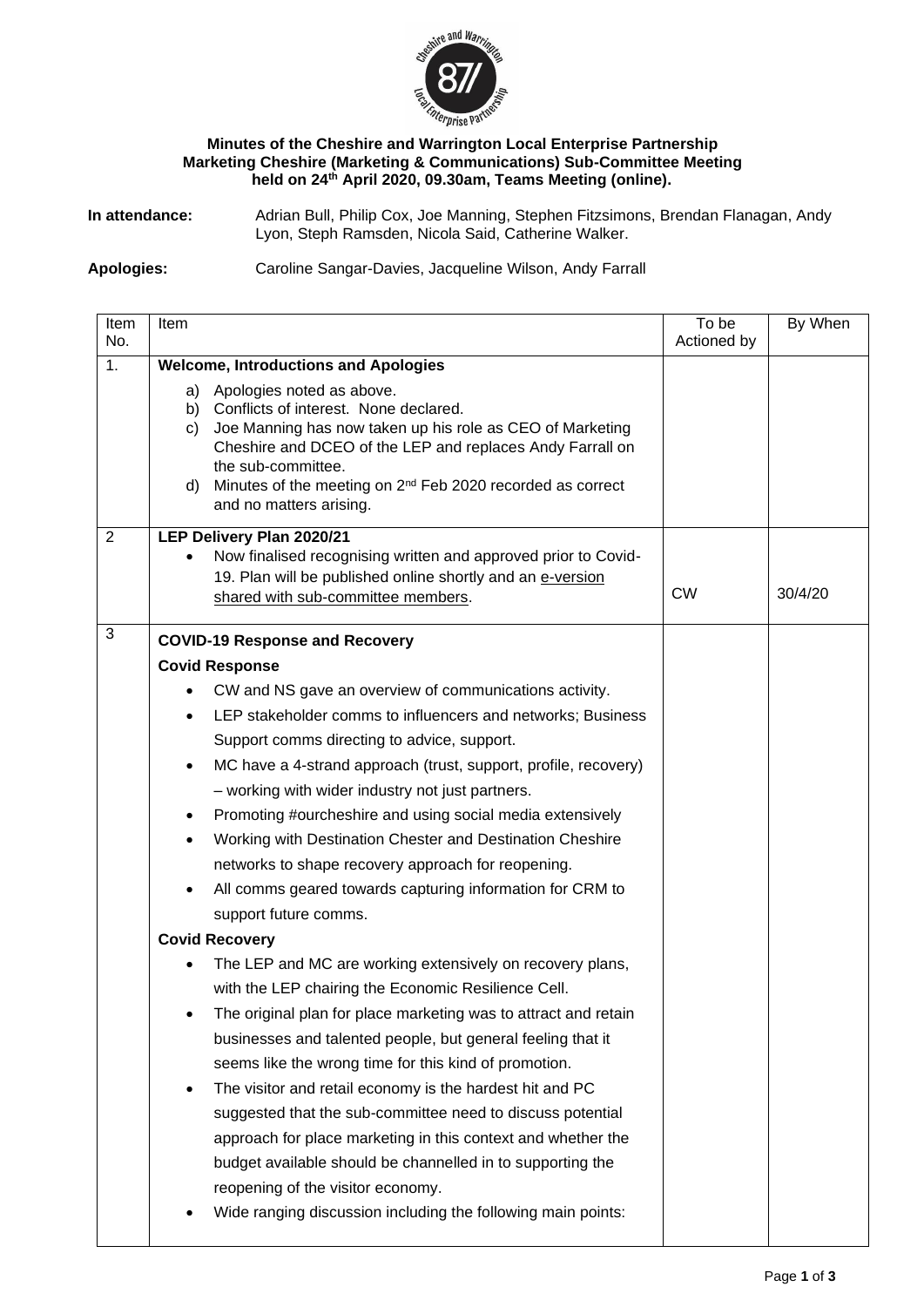|   | Still opportunity to target A/B's whose disposal income<br>$\circ$     |              |         |
|---|------------------------------------------------------------------------|--------------|---------|
|   | hasn't been as impacted but recognising that many                      |              |         |
|   | consumer groups may be cautious about travelling and                   |              |         |
|   | spending.                                                              |              |         |
|   | Supporting the recovery of the Visitor Economy via a re-<br>$\circ$    |              |         |
|   | opening marketing campaign will provide a foundation                   |              |         |
|   | for showcasing a place people want to live in.                         |              |         |
|   | Pace and sensitivity is a priority, need to be in tune with<br>$\circ$ |              |         |
|   | the pressures on both supply and demand side,                          |              |         |
|   | messaging needs to be sensitive and seek to build                      |              |         |
|   | confidence.                                                            |              |         |
|   | Business investment may still be a focus, the inward<br>$\circ$        |              |         |
|   | investment study will provide insights to this.                        |              |         |
|   | Marketing to residents is a valuable component<br>$\circ$              |              |         |
|   | Timing of building the overnight market needs to be<br>$\circ$         |              |         |
|   | right.                                                                 |              |         |
|   | Need to join-up the marketing with other cells so we can<br>$\circ$    |              |         |
|   | connect campaign plans being discussed in different                    |              |         |
|   | groups.                                                                |              |         |
|   | Focus on re-employment and job matching, upskilling<br>$\circ$         |              |         |
|   | and reskilling residents to accelerate recovery.                       |              |         |
|   | Opportunity to work with business to co-fund a<br>$\circ$              |              |         |
|   | campaign, particularly non-tourism businesses that                     |              |         |
|   | have CSR/community focused budgets.                                    |              |         |
|   |                                                                        | <b>NS/CW</b> |         |
|   | Need to develop a pitch for businesses based on a campaign<br>plan     |              | o/g     |
|   |                                                                        |              |         |
| 4 | <b>Single Growth &amp; Communications Hub</b>                          |              |         |
|   | NS explained that the Employer Skills Board (governance                |              |         |
|   | structure for the skills programmes) advocated a cohesive              |              |         |
|   | approach to marketing the skills programmes.                           |              |         |
|   | Currently working through a co-ordinated approach to marketing         |              |         |
|   | and communications, plus some development of the corporate             |              |         |
|   | identity for the LEP family of organisations.                          |              |         |
|   | NS going to share a presentation given to the Employer Skills          |              |         |
|   | Board that explains the co-ordinated approach in detail.               | <b>NS</b>    | 30/4/20 |
|   |                                                                        |              |         |
| 5 | <b>Contract updates</b>                                                |              |         |
|   | <b>External Perceptions</b>                                            |              |         |
|   | CW confirmed that Up There Everywhere had commenced work               |              |         |
|   | on the external perceptions contract, with an additional piece of      |              |         |
|   | quantitative research activity. Early findings starting to come        |              |         |
|   | through. Will update members at the next meeting.                      |              |         |
|   | <b>Inward Investment</b>                                               |              |         |
|   | Hatch appointed and well underway with the research. Since             |              |         |
|   | the landscape has changed significantly they are also looking,         |              |         |
|   | when forecasting, at sector dynamics for our non-priority              |              |         |
|   | sectors. The purpose of the research: to understand the role           |              |         |